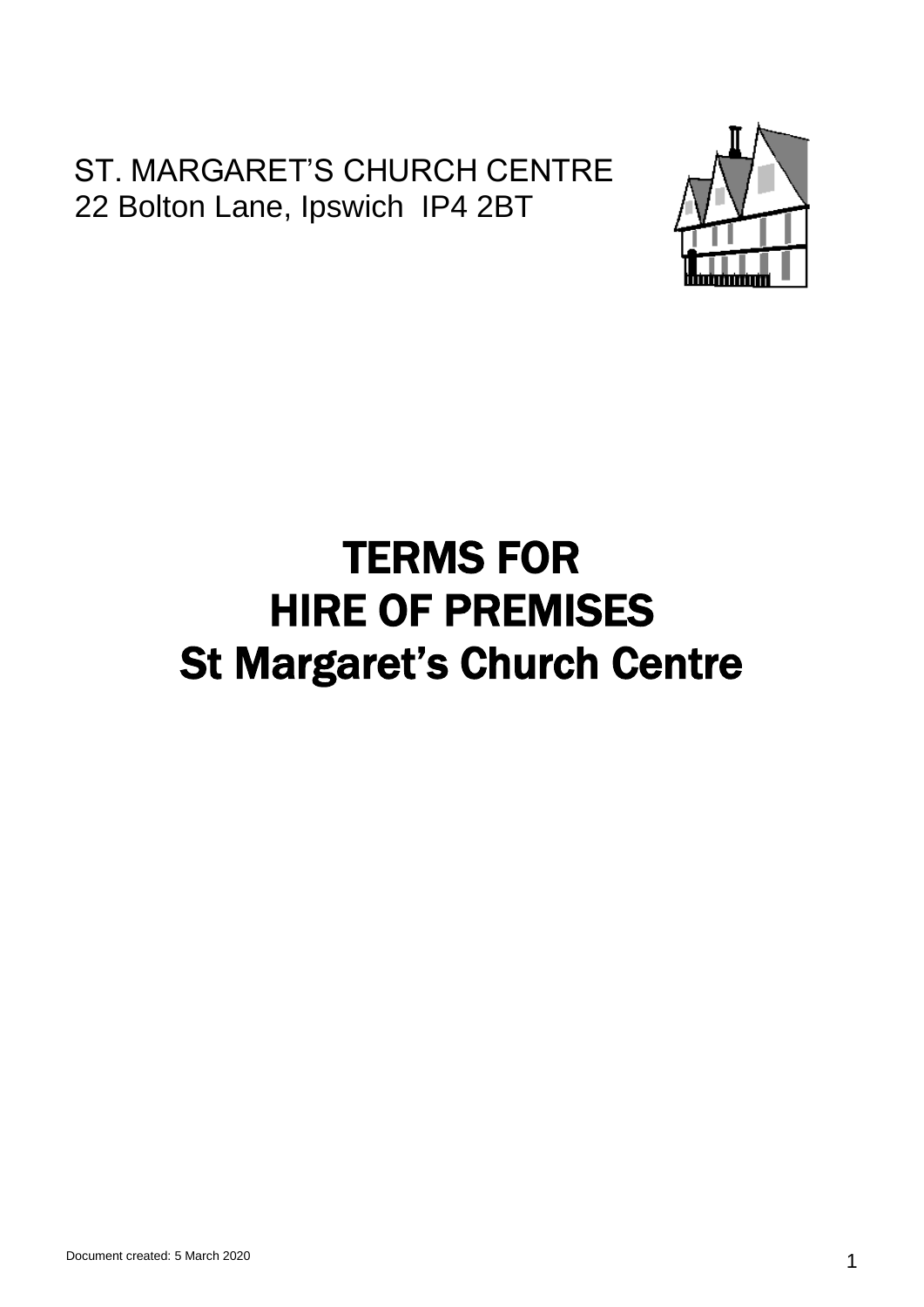Thank you for considering St Margaret's Church Centre.

Please read the following information carefully and then complete the form at the end and return it to the Bookings Secretary. Please also view the details on the Church web site http://www.stmargaretsipswich.org.uk/church-centre/ where photos, room sizes and other details are available.

We aim to be helpful and accommodating as far as possible to all users of our facilities. If you have any queries or need help with your booking, please contact the Bookings Secretary by email (stmargaretsbookings@hotmail.co.uk). Please bear in mind that the majority of the staff are volunteers, and that the Centre is not continuously staffed.

#### BOOKINGS

- 1. Bookings should be made normally at least two weeks in advance using the booking form. The time booked MUST include provision for any preparation and for clearing up. All hirers MUST adhere to times booked. If booking times are not adhered to, then additional charges may be made.
- 2. Bookings can only be confirmed once a booking form has been completed, and payment has been made in advance. Regular bookings may be rolled forward and billed accordingly unless notified otherwise – it is the hirers' responsibility to notify of any holiday breaks, etc.
- 3. It is the responsibility of users to ensure that their booking forms are accurate.
- 4. One-off room bookings must be for at least 2 hours, extending to 3 hours for the main Hall.
- 5. If a cancellation needs to take place, then this should be made in writing to the booking secretary well in advance. Provided at least two weeks' notice is given no charge will be made, but if less notice is given the full fee will be charged.
- 6. We reserve the right not to accept any booking.
- 7. We reserve the right to cancel a booking should an event of greater community or St Margaret's Church business or unforeseen circumstances arise. In such circumstances any monies paid will be returned, but no further liability will be accepted.
- 8. Payment is required at least two weeks before the time of hire for occasional users and for new regular users an advance payment for the first month must be received at least two weeks before the first session. Bookings can only be confirmed when payment has been received.
- 9. Please note that the premises are only available from 1pm to 5pm on Sundays, and only then for agreed one-off bookings.
- 10. The premises are in a residential area and therefore not suitable for noisy parties or similar activities that may impact on our neighbours. We regret that we cannot accept bookings from those under 21.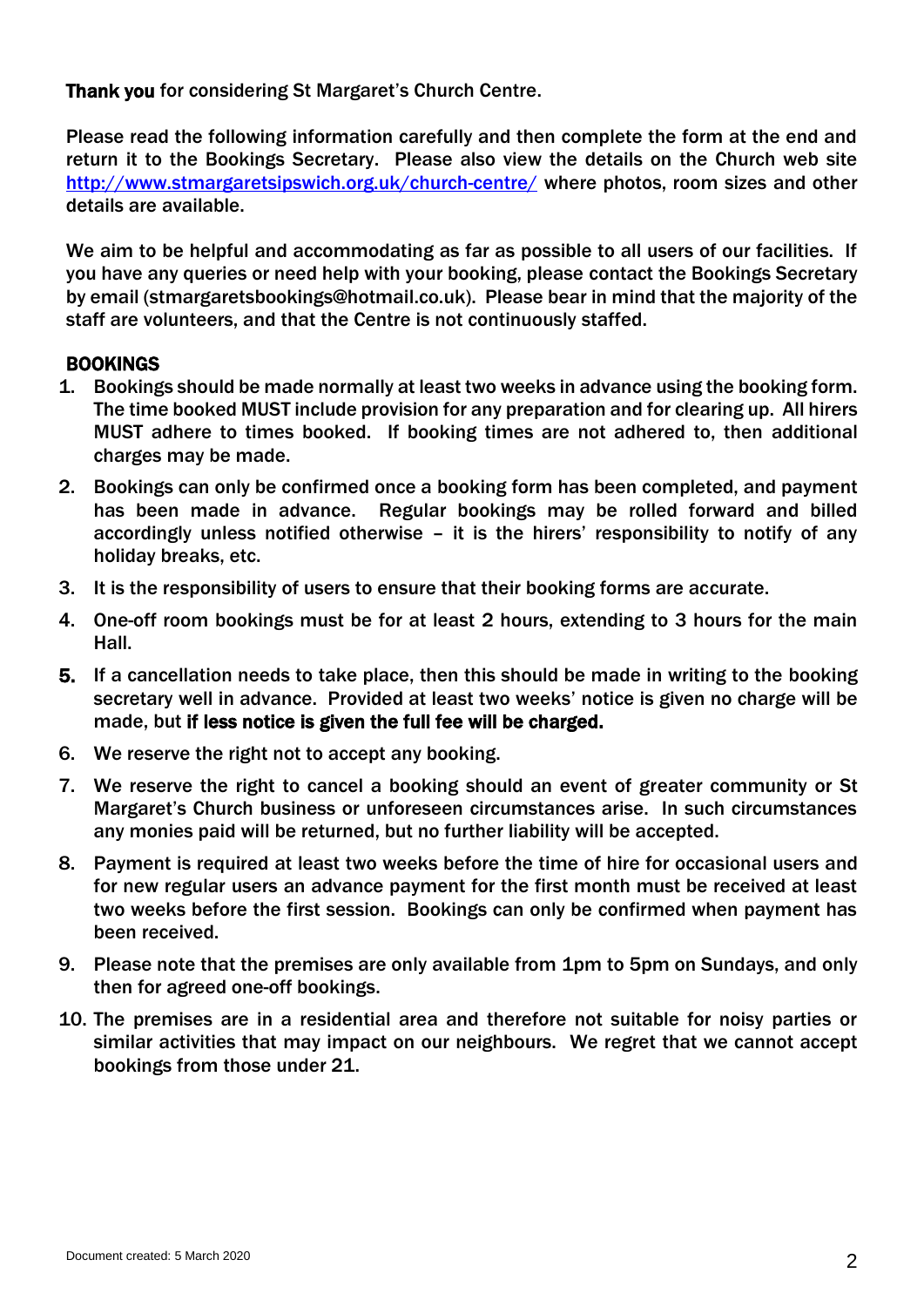#### HIRER'S RESPONSIBILITIES

For the sake of other users and to keep costs down:

- The hirer must ensure that those who are present comply with the terms of hire whether he/she is on the premises or not. If the hirer is not present during the hire period the name, contact details and signature of the person who is present and responsible for the group must be provided. This person must also be over 21.
- The buildings must be left in a clean and tidy condition in essence, just as you found it. All reasonable precautions must be taken to avoid damage to church property. Any damage and breakages must be reported as soon as possible.
- Where a user has been allocated storage facilities this is entirely at the user's risk, we take no responsibility for loss or damage. If items are left elsewhere on the premises, then additional storage charges may be imposed and/or the items may be disposed of.

#### BEFORE LEAVING:

In order to keep our charges down, there will probably be no cleaners between your visit and the next user, therefore:

- 1. Please check and ensure that toilets and wash basins are left clean and taps are turned off. Bagged Disposable nappies may only be placed in Disabled toilet bin.
- 2. ALL equipment must be returned to its correct storage place.
- 3. The hall floor must be swept clean by all hirers before leaving, (brush is kept in the chair store at the rear of the hall). Carpets must be left clean.
- 4. If the kitchen has been used at all, then all items must be clean and stored correctly and the sinks, work surfaces and floor must be thoroughly cleaned.
- 5. Small volumes of refuse may be placed in the bins, if recycling instructions are observed and space allows. Note that there are no facilities for the disposal of glass. It is expected that users will remove larger volumes of rubbish – if left on the premises a charge will be made.
- 6. All windows and fire doors must be fastened and all lights must be turned off.
- 7. If your group is last to leave you are responsible for locking up: check there is no-one left inside the building, ensure all lights are off, the electric lock is enabled leaving the outer door secure.

#### RESTRICTIONS OF USE

- 1. Smoking is illegal and strictly forbidden in the premises.
- 2. The sale of alcoholic beverages is NOT allowed. Prior arrangement must be obtained for the consumption of alcoholic beverages provided by the organiser at a private function; this agreement will be given only when entry to the function is restricted, and to functions where a licence to sell alcohol is not required.
- 3. The hall entrance and corridors are for access and must be kept clear.
- 4. Nothing may be attached to the walls or fabric of the building except by use of blu tack. Any damage to the fabric or decoration will be chargeable.
- 5. Notices must only be posted on allocated portions of notice boards; any items placed without permission will be removed. Any other signs can only be used within the duration of bookings, and must not cause obstructions.

6. All events must finish by 11pm, but further time is allowed for clearing up.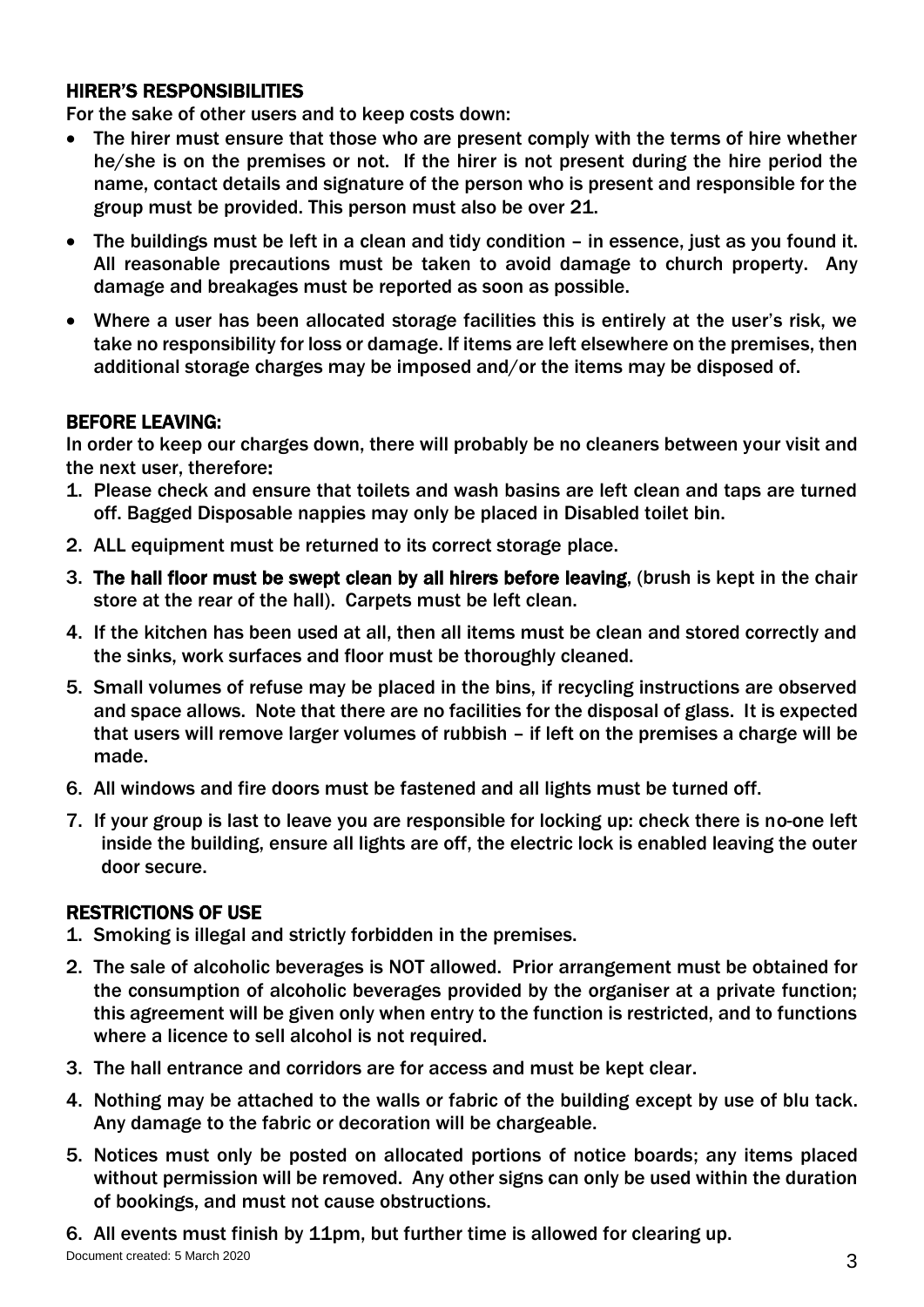- 7. No animals are permitted except guide dogs and small animals professionally supervised and managed for educational purposes.
- 8. Care should be taken to ensure that shoes or equipment do not damage the hall floor.
- 9. It is the hirer's responsibility to conform with all relevant health, safety, hygiene, licensing etc. regulations. If your activities involve children and/or vulnerable adults, you should have a child protection policy and use the Disclosure and Barring Service (DBS).
- 10. No naked flames or smoke machines. Candles only by agreement.
- 11. Users are expected to confine all their activities to the rooms and times booked.
- 12. Any keys provided must not be copied, and must be returned on demand. A deposit will be required for any keys issued. Similarly, access codes must not be disclosed to others.
- 13. Car parking is extremely limited. Parking for a single car per booking may be available only by prior arrangement and is not guaranteed. Even where granted, this limit must not be exceeded. Parking is only allowed on the black tarmacked area by the side door, parking elsewhere in Bishop's yard is strictly forbidden.

#### LOSS OR DAMAGE

The use of church property is entirely at the hirer's and each group member's risk. St Margaret's church accepts no responsibility for any loss or damage, theft or injury incurred upon, or suffered by either the hirer or group member.

The hirer is responsible for the cost of making good any damage to church property during their group's occupancy, and any such damage must be reported to the church within 24 hours of vacating the premises.

After reading all the above terms and conditions of hire, please sign and return the attached form.

#### ADDITIONAL ADVICE

Please make sure you, or your named responsible person, know the position of fire exits and extinguishers. If the fire alarm activates the building must be evacuated.

St Margaret's PCC public liability insurance does not indemnify outside groups hiring the premises. All hirers should have their own public liability insurance cover – most organisations will have insurance cover and individuals hiring the premises for a private function should check with their household insurers to ensure that public liability cover extends to the event.

#### PAYMENT DETAILS

Regular hirers will be invoiced periodically and should not return payment will this form.

Other hirers, either: return the signed form by email and pay by direct transfer to: Bank of Scotland Account name: St Margaret's PCC Sort code: 12-16-39 Account number: 00800145 Reference: SMCC ddMMMyyyy where your event date is substituted eg SMCC 02APR2020

Or: write a cheque payable to 'St. Margaret's PCC' and send it, with the last page of the booking form (signed and dated) to:-

Bookings Secretary 9 Belgrave Close Ipswich IP4 2TT